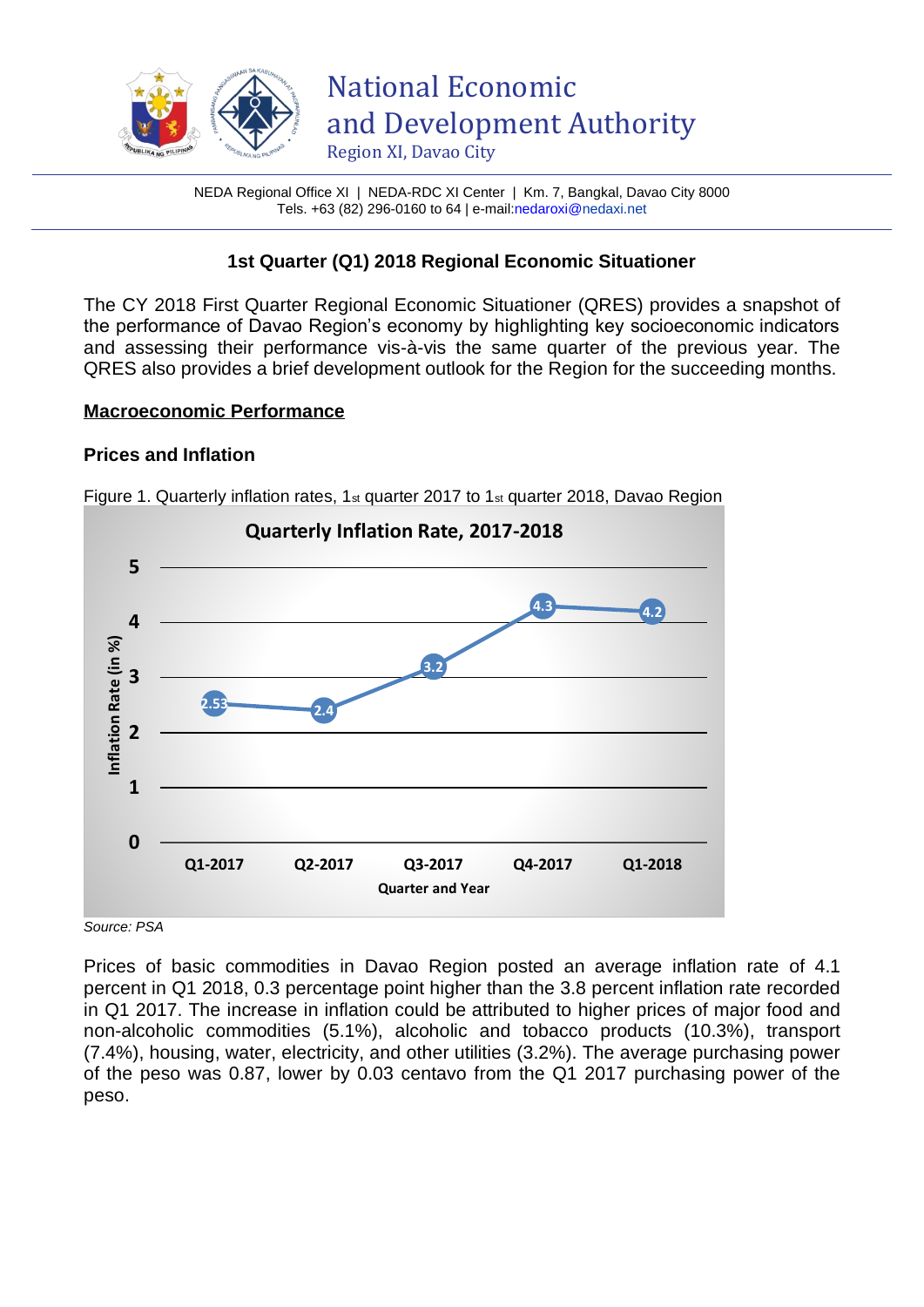| <b>Commodity</b>                                             | 1 <sub>st</sub> Quarter<br>2017 | 1 <sub>st</sub> Quarter<br>2018 | Change (%) |
|--------------------------------------------------------------|---------------------------------|---------------------------------|------------|
| All items                                                    | 110.6                           | 115.2                           | 4.1        |
| Food & Non-Alcoholic                                         | 111.7                           | 117.4                           | 5.1        |
| Alcoholic & Tobacco                                          | 137.3                           | 151.4                           | 10.3       |
| Clothing & Footwear                                          | 116.3                           | 119.1                           | 2.4        |
| Housing, Water, Electricity,                                 | 109.3                           | 112.9                           | 3.29       |
| Furnishing,<br>Maintenance<br>the<br>of<br>house, etc.       | 109.7                           | 113.1                           | 3.1        |
| Health                                                       | 110.2                           | 113.1                           | 2.6        |
| Transport                                                    | 96.8                            | 101.6                           | 4.9        |
| Communication                                                | 100.6                           | 101.7                           | 1.1        |
| <b>Recreation &amp; Culture</b>                              | 111.3                           | 113.3                           | 1.8        |
| Education                                                    | 114.2                           | 120.2                           | 2.6        |
| <b>Miscellaneous</b><br>Goods<br>Restaurant,<br>and Services | 117.1                           | 117.0                           | 2.5        |
|                                                              |                                 |                                 |            |

Table 1. Consumer Price Indices by Commodity, 1st Quarter 2017 and 2018, Davao Region

 *Source: PSA* 

All commodities, however, posted price increases during the first quarter of 2018 over their prices the year before. Overall, the performance of the all-items regional inflation rate fell above the range of 2%, plus or minus 1 percentage point, set for CY 2018 by the Development Budget Coordinating Committee (DBCC) of the NEDA Board in December 2017.

## **Labor and Employment**

Table 2. Employment statistics, 1st Quarter 2017 and 2018, Davao Region

|                                | 1 <sub>st</sub> Quarter 2017 | 1 <sub>st</sub> Quarter 2018 | Change      |
|--------------------------------|------------------------------|------------------------------|-------------|
| <b>Employment Rate</b>         | 94.1%                        | 95.3%                        | 1.2 $ppt_a$ |
| <b>Unemployment Rate</b>       | 5.9%                         | 4.7%                         | $-1.2$ ppt  |
| <b>Underemployment</b><br>Rate | 14.6%                        | 17.8%                        | 3.2 ppt     |

*Source: PSA* 

<sup>a</sup> percentage points

The Region's employment statistics for the quarter slightly improved based on the January 2018 round of the Labor Force Survey. The employment rate rose to 95.3%, 1.2 percentage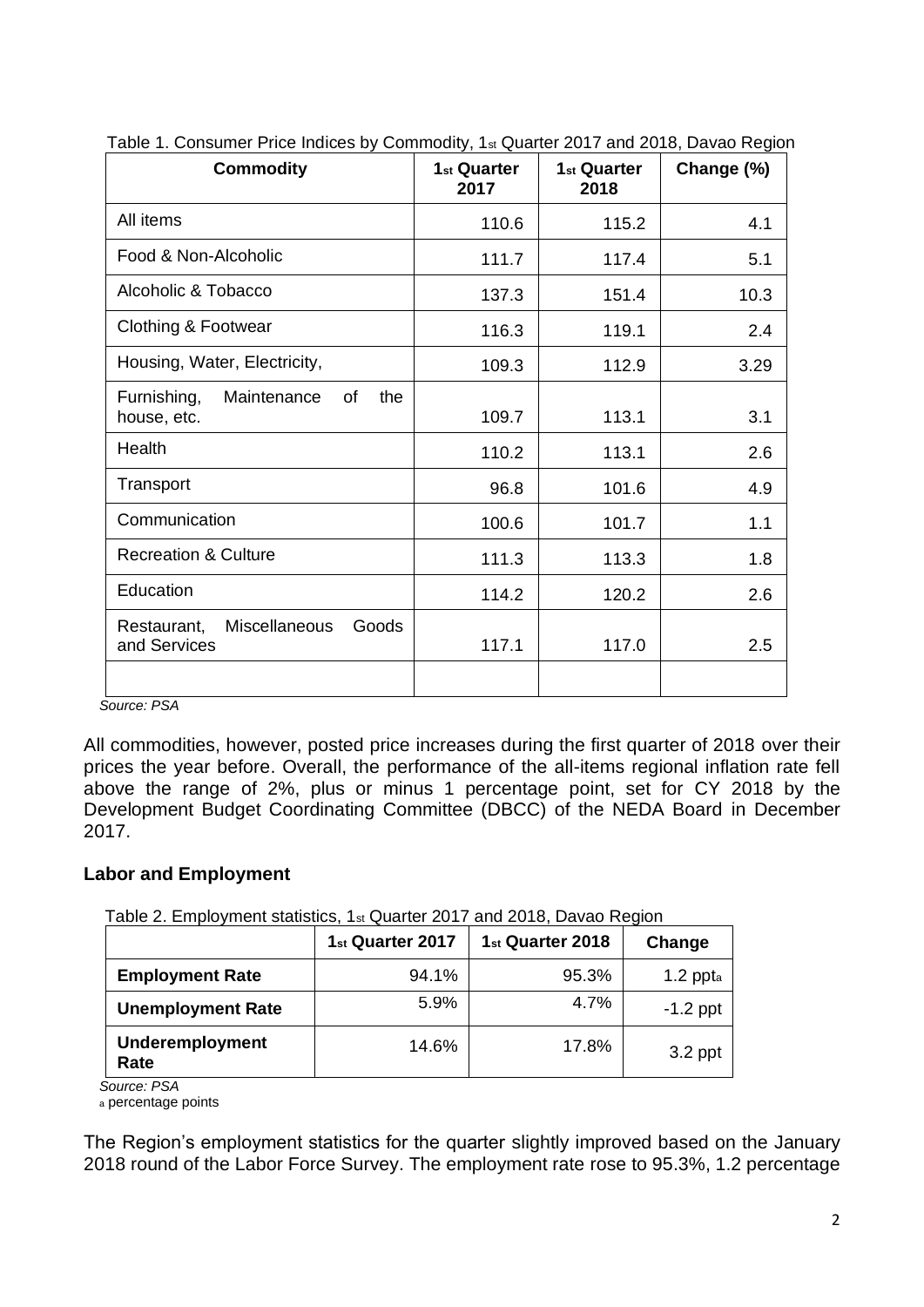point higher than the employment rate one year ago. Consequently, unemployment rate fell to 4.7%, 1.2 percentage point lower than the rate in the same quarter in 2017. In real terms, the number of employed persons increased approximately by 59 thousand, from 1.980 million in Q1 2017 to 2,061 thousand in Q1 2018. The Region's total labor force was 2.163 million in Q1 2018, 57 thousand more than that of Q1 2017.

On the other hand, the Region's underemployment rate increased to 17.8%, higher by 3.2 percentage points than Q1 2017's 14.6%. This suggests that there were fewer workers working under 40 hours per week in the Region and more workers expressed desire for more working hours with better remuneration.

### **Investments**

|                                                           | 1 <sub>st</sub> Quarter<br>2017 | 1 <sub>st</sub> Quarter<br>2018 | Change   |
|-----------------------------------------------------------|---------------------------------|---------------------------------|----------|
| <b>BOI-Registered Project</b><br><b>Commitments (Php)</b> | 3,948,000,000                   | 494,140,000                     | $-87.5%$ |
| <b>Private Building</b><br><b>Construction (Php)</b>      | 3,863,873,000                   | 4,511,663,000                   | 16.8%    |

Table 3. Investment statistics, 1st Quarter 2017 and 2018, Davao Region

*Source: PSA, BOI XI*

During the first quarter of 2018, the total value of investments from projects registered with the Board of Investments amounted to Php494.1 million. Out of eight BOI-registered projects during the quarter, five were in the agriculture, forestry and fishery industry, two were in real estate, and 1 was in energy generation. The five projects in the agriculture sector were mainly involved in the export production of cavendish banana, while the real estate projects were economic and low-cost housing projects. The two housing projects were located in Davao City. Another project registered during the quarter was on renewable energy, particularly in hydropower, which was also located in Davao City. The eight projects were expected to generate 1,231 jobs.

For private building construction, an increase of 16.8% was recorded during the quarter, from Php3.86 billion in Q1 2017 to Php4.51 in Q1 2018. The non-residential construction segment was responsible for about 52% of the total value, followed by the residential construction segment at 39%. The statistics suggest that commercial development outpaced residential properties growth as business expansion in Davao Region, particularly in Davao City, was felt more strongly.

## **Davao Region's Economic Growth Drivers**

#### **Tourism**

Table 4. Distribution of travelers, 1st Quarter 2017 and 2018, Davao Region

| <b>Province/ City</b> | <b>Domestic</b> | <b>Foreign</b> | <b>Overseas</b> | 1 <sub>st</sub> Quarter<br>2018<br>(Total) | 1 <sub>st</sub> Quarter<br>2017<br>(Total) |
|-----------------------|-----------------|----------------|-----------------|--------------------------------------------|--------------------------------------------|
| City<br>Davao         | 483,701         | 42,781         | 16,769          | 543,251                                    | 459,104                                    |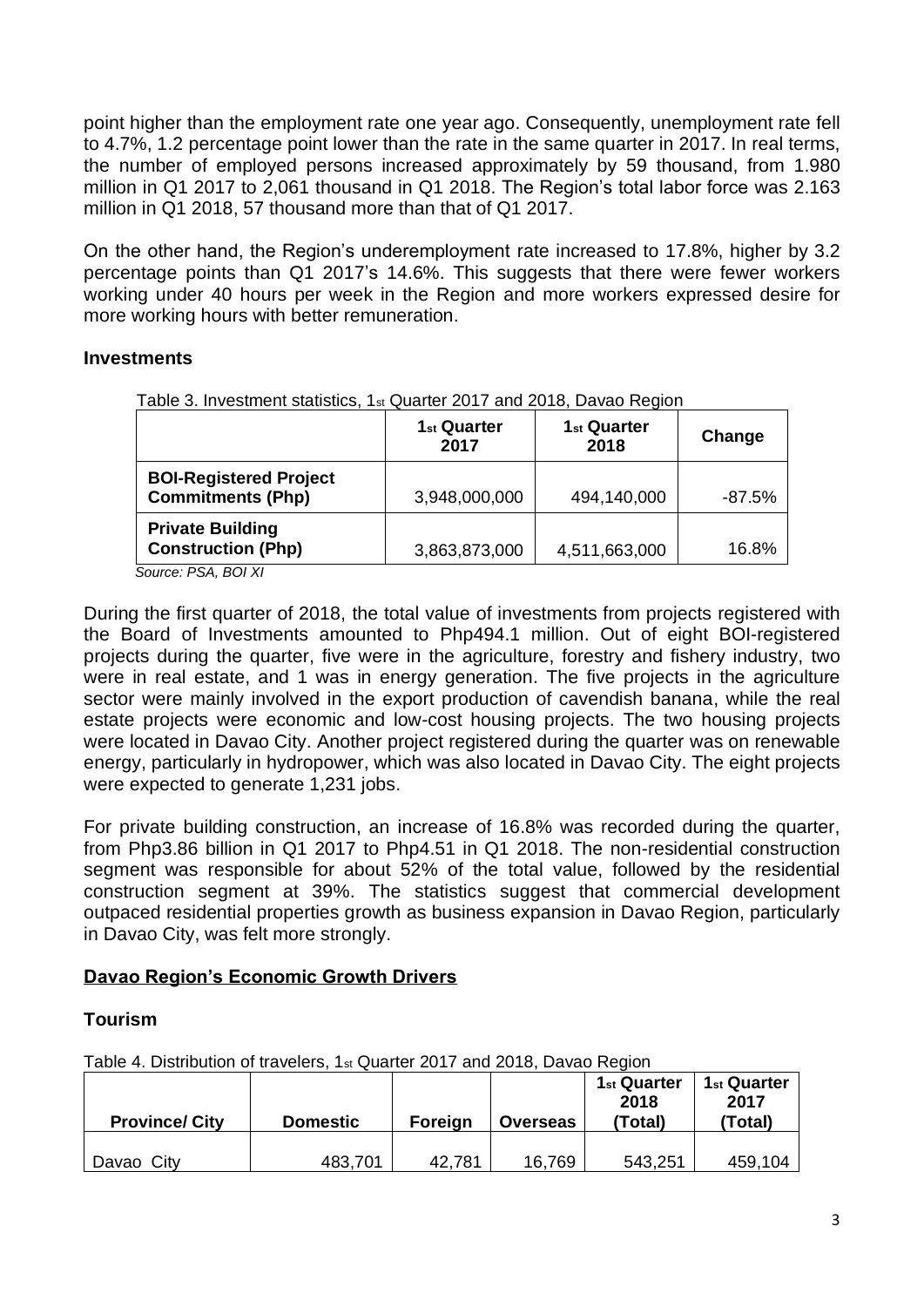| Compostela Valley             | 42,427  | No data | No data | 42,427  | 33,634  |
|-------------------------------|---------|---------|---------|---------|---------|
| Davao Del Sur                 | 18,967  | 206     | No data | 19,173  | 15,409  |
| Davao Occidental              |         |         | No data | No data | 487     |
| Davao Oriental                | 38,437  | 1,903   | No data | 40,340  | 55,170  |
| Davao Del Norte               | 192,960 | 1,174   | 18      | 194,152 | 132,863 |
| <b>VOLUME</b><br><b>TOTAL</b> | 776,492 | 46,064  | 16,787  | 839,343 | 696,667 |

*Source: DOT XI*

Tourist arrivals in Davao Region during the first quarter of 2018 totaled 839,343, a 20.4% increase from the recorded arrivals in the same quarter in 2017. Most of the travelers were domestic, which reached 776,492, while foreign tourist arrivals reached 46,064.

The bulk of arrivals for foreign, domestic, and even overseas Filipinos, was recorded for Davao City, taking about 543,251 tourist arrivals, which was equivalent to 64.7% of the total arrivals during the 1st quarter of 2018.

Among the Region's provinces, Davao del Norte came in first with tourist arrivals of 194,152, followed by Compostela Valley with 42,427 tourist arrivals. Davao Oriental received 40,340 tourists in Q1 2018, while Davao del Sur recorded total tourist arrivals of 19,173.

Tourist receipts for the first quarter of 2018 amounted to Php 10.1 billion, 27.3% more than the same quarter in 2017. The higher value of tourist receipts was accounted for by various M.I.C.E. events and festivities in the Region.

Some of the major M.I.C.E. events that contributed to the notable increase of tourist arrivals during the 1st quarter of 2018 included the *Araw ng Dabaw*, Davao Mega Trade Sale, Alveo Ironman competition, National Multimedia Summit, and the Mindanao Leader's Conference, among others.

## **Agriculture**

#### *Crops and Fruits*

| <b>Crop/Fruit</b> | 1 <sub>st</sub> Quarter 2017<br>(MT) | 1 <sub>st</sub> Quarter 2018<br>(MT) | Change |  |  |
|-------------------|--------------------------------------|--------------------------------------|--------|--|--|
| Palay             | 122,458                              | 146,468                              | 19.61% |  |  |
| Coconut           | 450,104.54                           | 525,741                              | 16.80% |  |  |
| Corn              | 53,305                               | 55,941                               | 4.95%  |  |  |
| <b>Mango</b>      | 2,612.23                             | 2,719                                | 4.09%  |  |  |
| <b>Pineapple</b>  | 6,575.24                             | 6,711                                | 2.06%  |  |  |
| <b>Banana</b>     | 775,210.14                           | 786,889                              | 1.51%  |  |  |
| Abaca             | 1,766                                | 1,792                                | 1.47%  |  |  |

Table 5. Volume of Production, 1st Quarter 2017 and 2018, Davao Region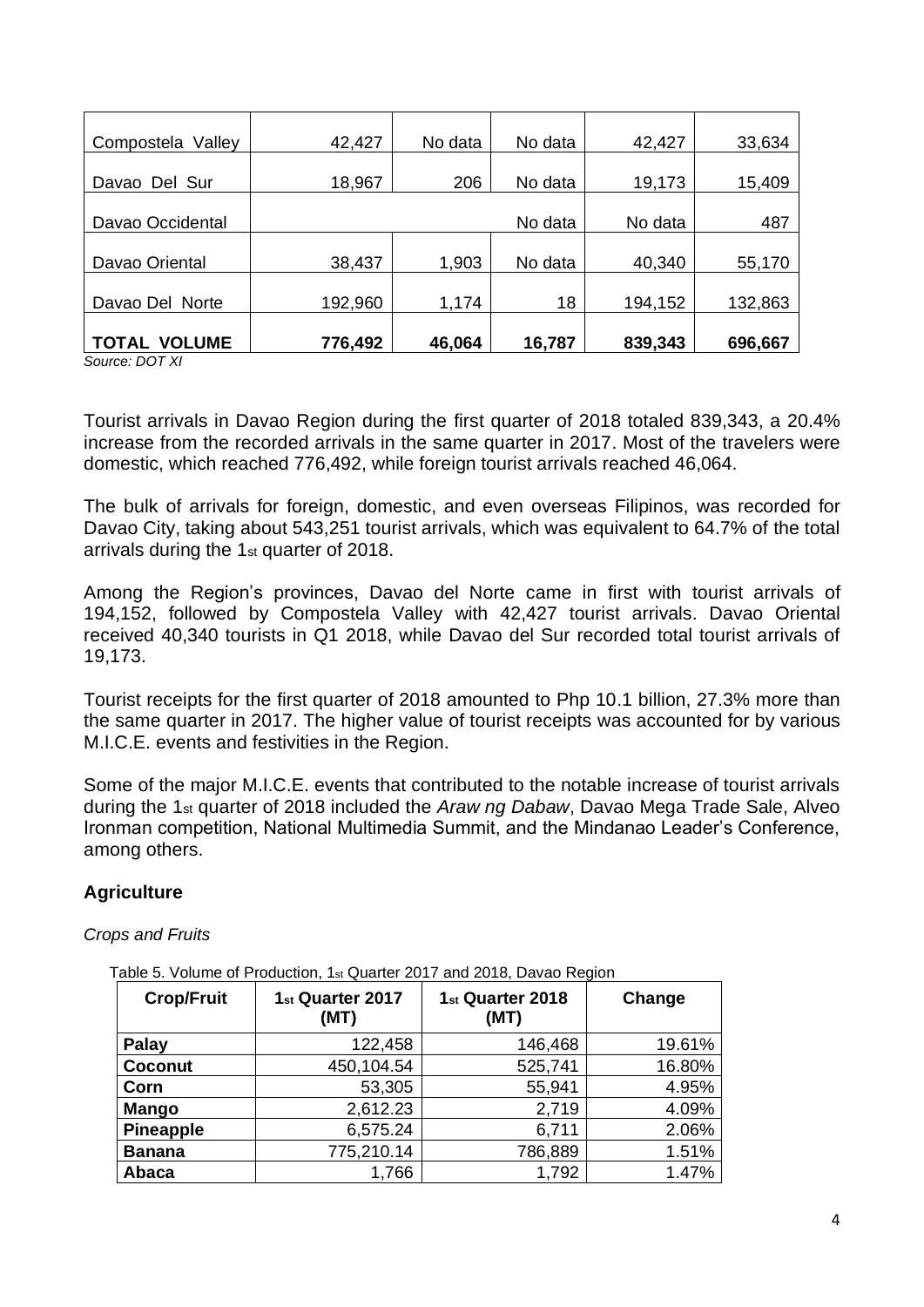| <b>Sugarcane</b> | 145.124  | 231.111  | 59.25%   |
|------------------|----------|----------|----------|
| Cacao            | 1,106.02 | 1.341.31 | 21.27%   |
| <b>Rubber</b>    | 1.813    | 1,866    | 2.92%    |
| <b>Coffee</b>    | 2,672.53 | 2,458    | $-8.03%$ |
| Source: PSA      |          |          |          |

Palay production in Davao Region for the quarter reached 146,468 MT, higher by 19.6% from the first quarter of 2017. The growth in palay production was attributed to early planting/early harvesting, as more Davao Region farmers were able to plant early due to financial assistance from the government, and improved yields were noted due to the use of new high-yield variety seeds.

Coconut production increased from 450,104 MT in Q1 2017 to 525,741 in Q1 2018, an increase of 16.8%. Contributing to coconut's positive growth during the quarter were production gains mainly due to government fertilization interventions, particularly salt fertilizers, and favorable weather with adequate rainfall.

Production of corn grew to 55,941 MT in Q1 2018, or 4.9% higher than the 53,305 MT of corn produced in Q1 2017. For other major commercial priority crops and fruits, slight production increases for the quarter were noted for mango (+4.09%), pineapple (+2.06%), banana (+1.51%), and abaca (1.47%).

There were also very significant increases in sugarcane and cacao production. Sugarcane production increased by 59.2%, from 145,124 MT in Q1 2017 to 231,111 MT in Q1 2018, mainly to fill in the immediate demand for locally-produced sugar, which is taxed lower than imported sugar. Sufficient rainfall also helped increase production.

Cacao production increased by 21.2%, from 1,106 MT in Q1 2017 to 1,341 MT in Q1 2018. The increase was partly due to more farmers venturing into chocolate production on the back of strong demand coupled with government promotion of locally produced chocolate products.

Coffee production, on the other hand, slightly declined by 8%, due to cutting of old and less productive *arabica* and *excelsa* trees. Moreover, the effect of continuous rainfall during flowering stage of *robusta* bearing trees also affected coffee production in the region.

#### *Livestock, Poultry and Fisheries*

| Reaion | Table 6. Volume of Production of Livestock, Poultry, and Fisheries, 1 <sub>st</sub> Quarter 2017 and 2018, Davao |                   |        |  |
|--------|------------------------------------------------------------------------------------------------------------------|-------------------|--------|--|
|        | $1.00$ uartor 2017                                                                                               | $1.0$ uartor 2018 | Channa |  |

|                               | 1 <sub>st</sub> Quarter 2017<br>(MT) | 1 <sub>st</sub> Quarter 2018<br>(MT) | Change   |
|-------------------------------|--------------------------------------|--------------------------------------|----------|
| <b>Swine</b>                  | 39,824                               | 40,703                               | 2.21%    |
| <b>Cattle</b>                 | 2,872                                | 2,785                                | $-3.03%$ |
| <b>Fisheries</b>              | 17,941                               | 16,855                               | $-6.05%$ |
| <b>Chicken</b>                | 16,648                               | 15,615                               | $-6.20%$ |
| $C_{\text{out}}$ $\sim$ $DCA$ |                                      |                                      |          |

 *Source: PSA* 

For swine, the volume of production reached 40,703 MT in the first quarter of 2017, a 2.2% increase over the same quarter in 2018. Due to slightly higher prices that affected demand,